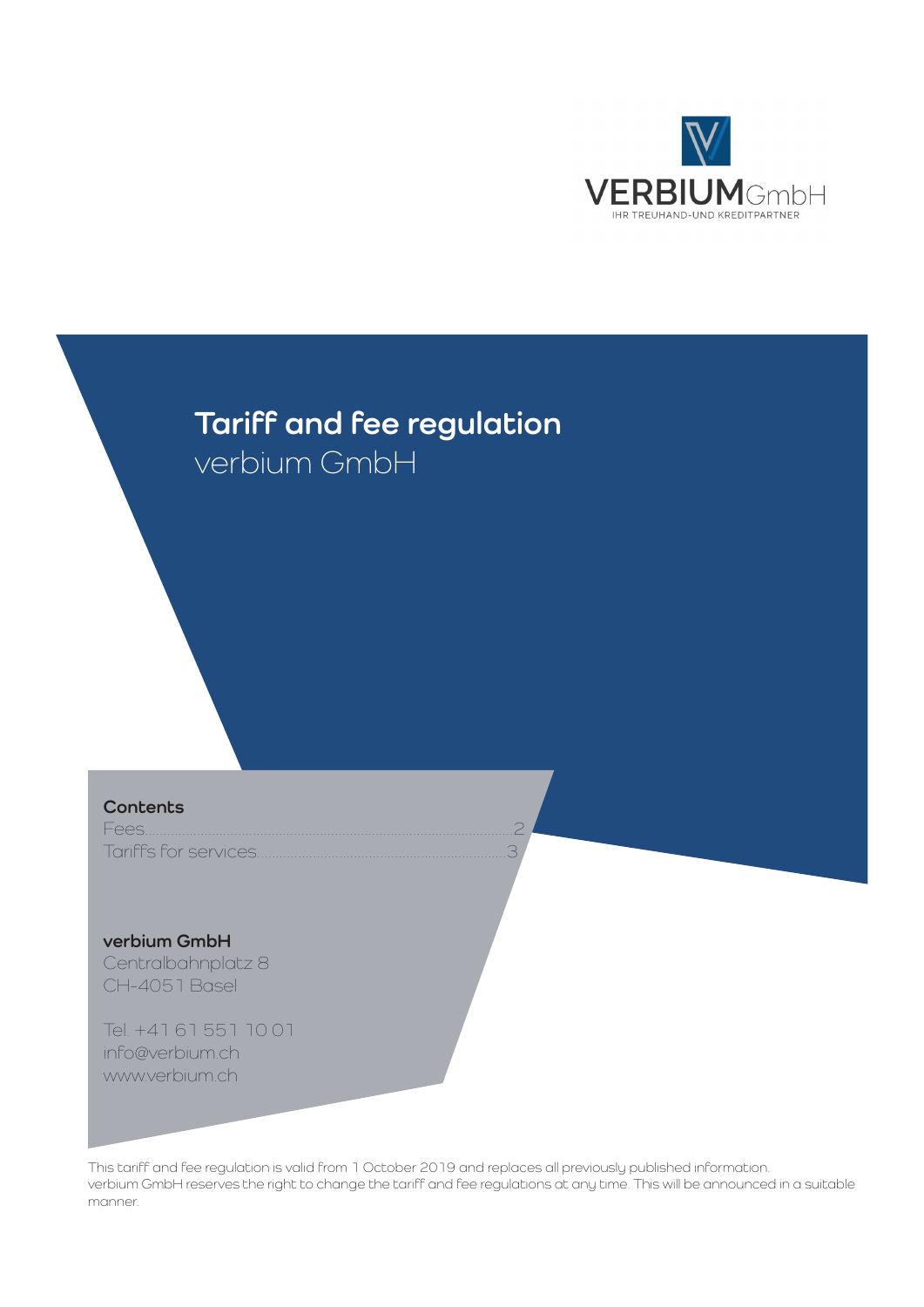

## **1. Fees**

#### 1.1. Hourly fees at cost

Expert CHF 240.00 bis CHF 300.00 Consultant CHF 100.00 bis CHF 180.00 Apprentice CHF 60.00 bis CHF 100.00

These hourly fees apply to all services provided by verbium GmbH with the exception of the services listed under 2.1 to 2.4.

The time recording is done in ¼-hour units and the fees are calculated according to the qualification required for the competent completion of the respective work.

#### 1.2. Expenses and third-party costs

Expenses (such as travel expenses, postage, copies, etc.) and the costs charged by third parties are not included in the fees and will be charged separately.

### **2. Tariffs for services**

Advice, preparation of the founding order, accounting, changes to the administrative or foundation council, drawing up of resolution minutes, as well as founding in Switzerland or tax-related clarifications according to time expenditure according to above hourly fees.

The following services are not calculated based on hourly rates:

#### 2.1. Foundation of domiciliary companies

|                                            | Sole proprietorship<br>from CHF 399.00 *<br>(excl. VAT)<br>* The price may<br>vary based on the<br>package choice | GmbH<br>from CHF 599.00*<br>(excl. VAT)<br>*The price may vary<br>based on the pa-<br>ckage choice | AG<br>from CHF 749.00*<br>(excl. VAT)<br>*The price may vary<br>based on the pa-<br>ckage choice |
|--------------------------------------------|-------------------------------------------------------------------------------------------------------------------|----------------------------------------------------------------------------------------------------|--------------------------------------------------------------------------------------------------|
| Creation of founding documents             |                                                                                                                   |                                                                                                    |                                                                                                  |
| Telephone consultation with our<br>lawyers |                                                                                                                   |                                                                                                    |                                                                                                  |
| Notary fees                                | X                                                                                                                 |                                                                                                    |                                                                                                  |
| Cost of signature certification            | X                                                                                                                 | ×                                                                                                  |                                                                                                  |
| Commercial register fees                   | X                                                                                                                 |                                                                                                    |                                                                                                  |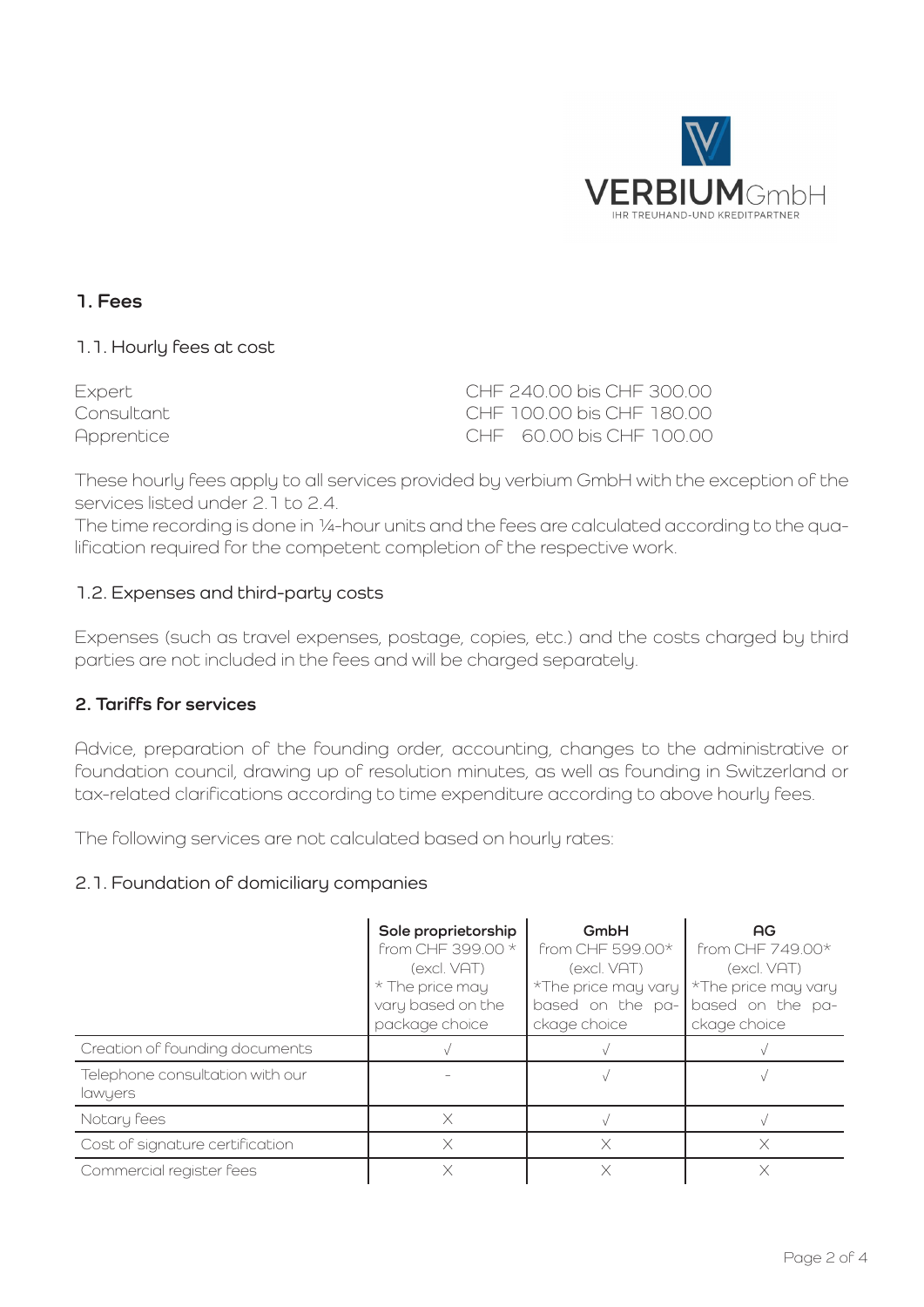

|                                            | <b>General Partnership</b><br>from CHF 399.00*<br>(excl. VAT)<br>*The price may vary $\frac{1}{2}$ *The price may vary<br>based on the pa-<br>ckage choice | <b>Branch</b><br>from CHF 499.00*<br>(excl. VAT)<br>based on the pa-<br>ckage choice | start-up consultancy<br>from CHF 180.00/ h*<br>(excl. VAT)<br>*The price may vary<br>based on the package<br>choice |
|--------------------------------------------|------------------------------------------------------------------------------------------------------------------------------------------------------------|--------------------------------------------------------------------------------------|---------------------------------------------------------------------------------------------------------------------|
| Creation of founding documents             |                                                                                                                                                            |                                                                                      | Our experts advise you on<br>the tax and liability aspects<br>of various tupes of com-<br>panies                    |
| Telephone consultation with our<br>lawyers |                                                                                                                                                            |                                                                                      |                                                                                                                     |
| Cost of signature certification            |                                                                                                                                                            | X                                                                                    |                                                                                                                     |
| Commercial register fees                   |                                                                                                                                                            |                                                                                      |                                                                                                                     |

### 2.2. Accounting

#### 2.2.1. Simple tasks, such as processing receipts

(Important: Determine how many receipts or documents have to be posted so that you have an overview of the effort)

Price:

CHF 120.00 to CHF 180.00 per hour

#### 2.2.2. Demanding tasks

such as annual financial statement, tax optimization, VAT billing or payroll accounting.

Price:

CHF 180.00 to CHF 300.00 per hour

#### 2.2.3. Financial Statements

Costs without booking with tax declaration

Price: CHF 1'500.00 to CHF 2'500.00

#### 2.2.4. Annual financial statements for a small company

Sole proprietorship, GmbH or AG with book, VAT and tax declaration

Price: CHF 2'000.00 to CHF 5'000.00

2.2.5. Tax declaration for GmbH or AG Price:

CHF 400.00 to CHF 800.00